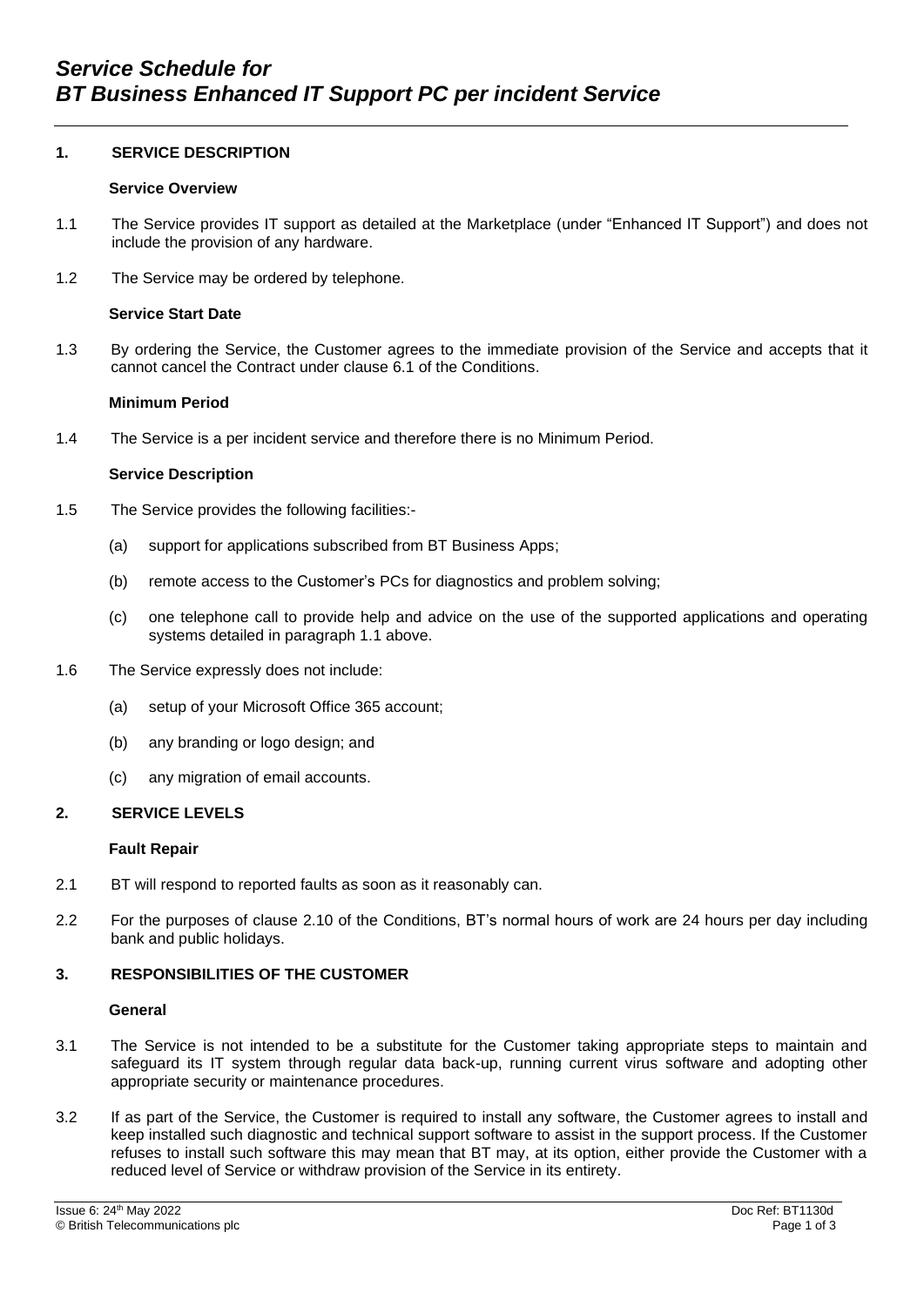### **4. CHARGES**

#### **General**

- 4.1 The Customer must pay the charges for the Service which are set out at the Marketplace or the order (if applicable) and any additional charges notified to the Customer by BT.
- 4.2 Payment is due within 28 days of the date of BT's bill.
- 4.3 Unless otherwise agreed by the Customer, payment will not be made by direct debit or monthly payment plan*.*
- 4.4 Clause 4.14 of the Conditions will not apply to this Service.
- 4.5 The late payment charge payable under clause 4.17 (a) of the Conditions is set out in the BT Price List at [www.bt.com/pricing](http://www.bt.com/pricing) (Section 15 Part 12).

### **5. ADDITIONAL CONDITIONS**

- 5.1 In order to use the Service, the Customer's computer must operate on an up to date version of the relevant operating system (Windows or Apple) which are currently supported by the relevant third party provider and that computer must meet minimum technical requirements necessary for that operating system to function.
- 5.2 The Customer agrees that BT or its representatives may access its registered computing equipment via a remote access client.
- 5.3 The Customer agrees:-
	- (a) to install and keep installed any anti-virus, technical support and diagnosis software on each supported computer when required to do so by BT;
	- (b) to have technical details of the supported computing equipment, local area network and connected devices, collected and securely stored by BT for use during fault diagnosis and support incidents;
	- (c) to allow BT's technical support agents to create, as necessary, systems administration accounts on the Customer's PCs and to keep these accounts active and unchanged as required to deliver the Service; and
	- (d) to give permission for BT's technical support agents to remotely access and monitor the Customer's computer systems and network for the purposes of fault diagnosis and resolution.
- 5.4 BT does not guarantee that it will be able to fix all faults reported by the Customer, or that BT will be able to advise on all service related issues.
- 5.5 The Customer accepts that BT will not be liable for any failures in the supported applications and operating systems that cannot be resolved using the Service, or for the Customer's failure to correctly follow BT's advice and recommendations. BT recommends that the Customer regularly and frequently backs-up any stored data as BT cannot accept any liability for loss or corruption of the Customer's data.
- 5.6 If a fault is due to a failure in the Customer's equipment which is not covered by the Service it is the Customer's responsibility to arrange for the repair or replacement of that equipment.

### **Limits of Liability**

5.7 The limit of liability under clause 7.2 of the Conditions is £25,000 for all direct loss or damage arising from any one incident or series of connected incidents and £100,000 for all incidents in any period of 12 months.

.